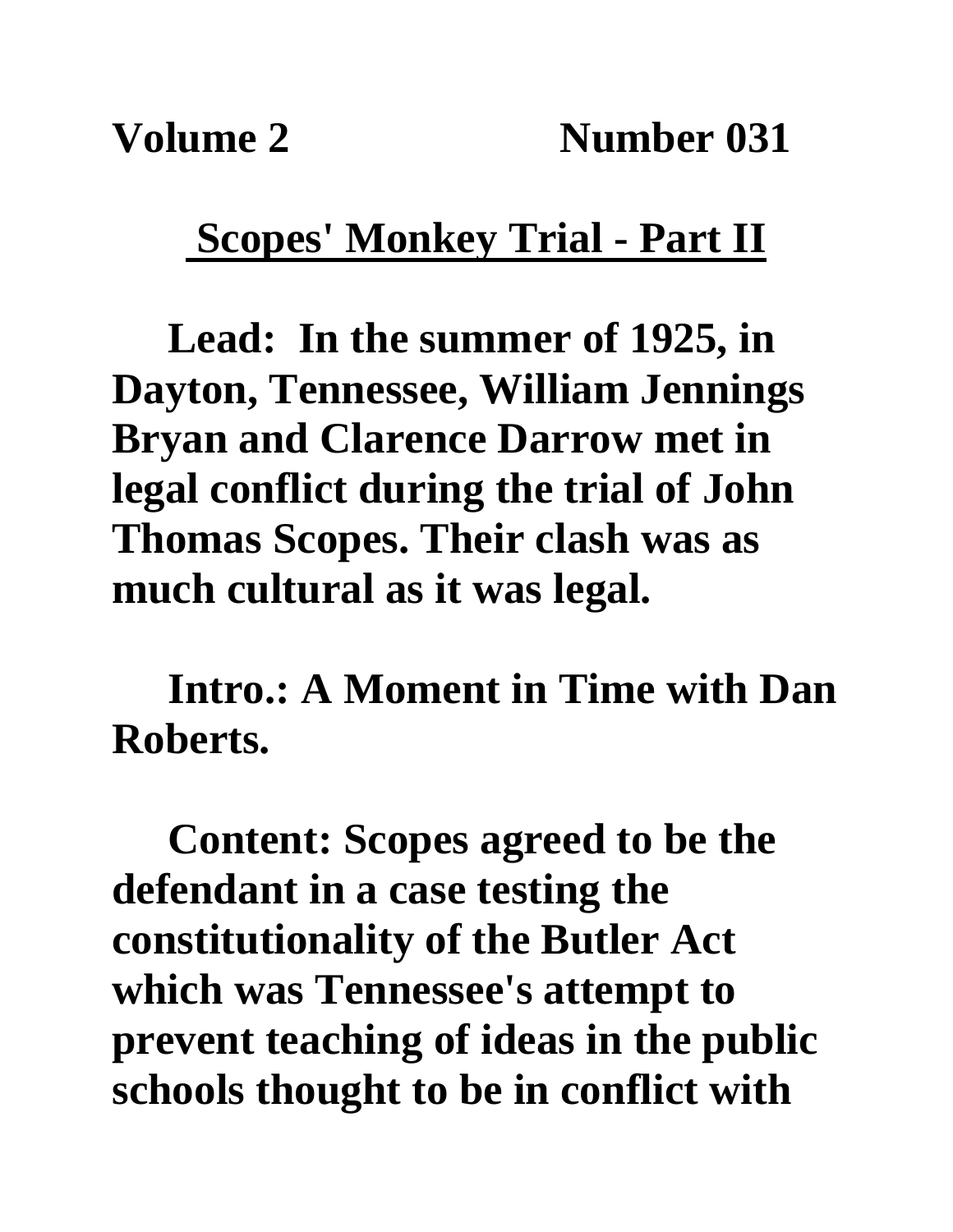**the Bible. The prosecution invited William Jennings Bryan to lead its team. John Scopes accepted the help of Clarence Darrow in the defense.** 

**The two leaders, though coming from similar backgrounds, represented widely divergent approaches to life, religion and the law. Bryan was the far-better-known of the two. Born of a deeply religious middle-class Illinois family, he had been a national figure since the 1890s, served in Congress from Nebraska, and was three times nominated for President by the Democrats. A dynamic speaker and a tireless campaigner who brought to his political style the enthusiasm of his upbringing which placed great stress**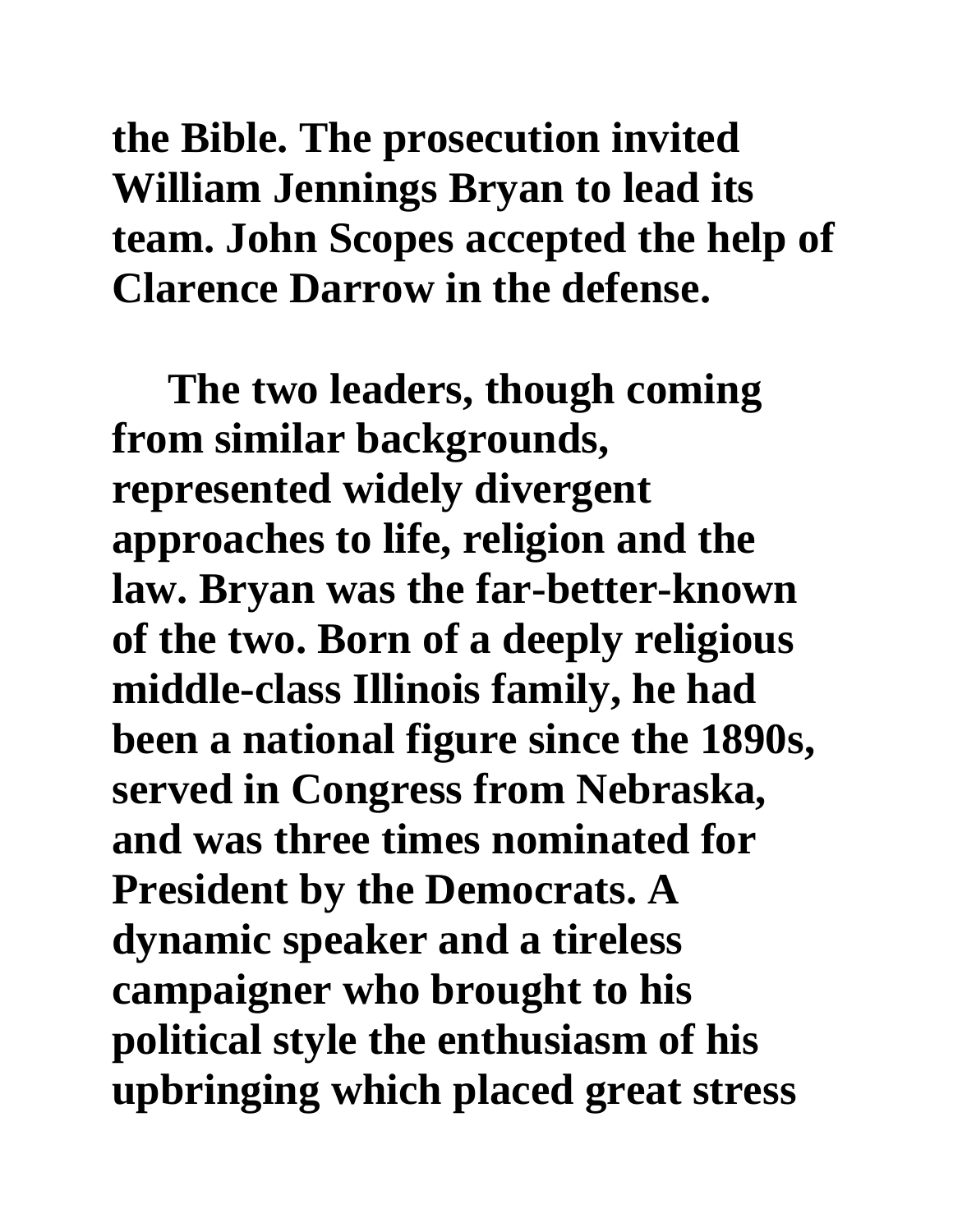**on morality both personal and political. Though he lost his bid for the White House he was very popular among rural and small town people who admired his stand against eastern, urban industrial changes that were transforming the United States after the Civil War. He served as Secretary of State under Woodrow Wilson but resigned as he saw Wilson drawing the United States into World War One. He was a Protestant Fundamentalist and came to Dayton, in part, to defend the faith.**

**Clarence Darrow also had smalltown roots. Born in Ohio, he moved his legal practice to Chicago in 1887. He built his reputation defending labor leaders and others on the fringe of the**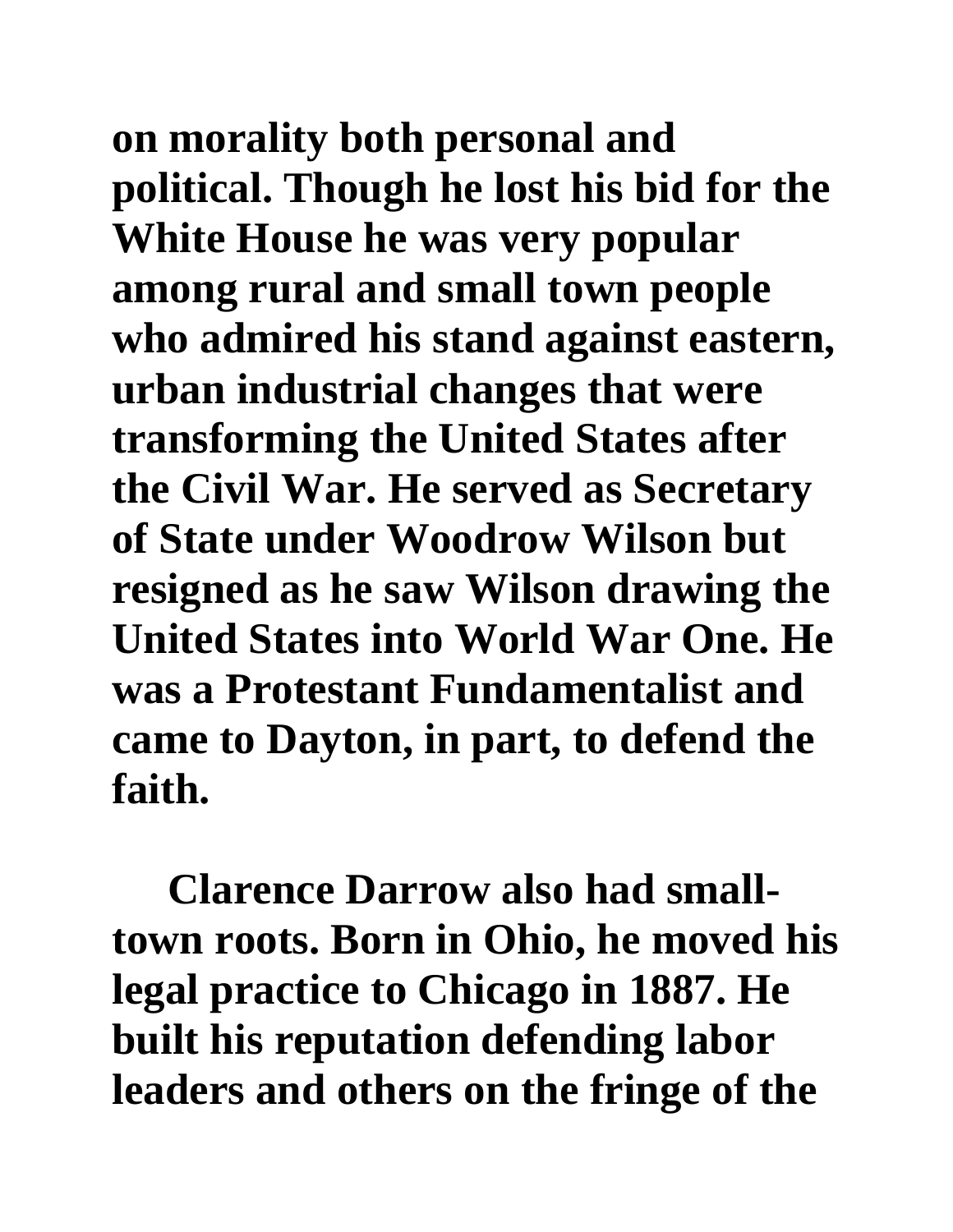**legal system. As the years passed he shifted to criminal practice and defended many whose cases were considered hopeless. He was a lifelong opponent of the death penalty. In contrast to Bryan, Darrow departed from the intellectual underpinning of his youth. He became very skeptical of religion and it leaders and tended toward socialism in politics. His involvement in the Scopes trial meant that a vigorous proponent of modern thought, progress and a true believer in the theory of evolution would lead the defense. Next time: the circus and the trial.**

**At the University of Richmond, this is Dan Roberts.**